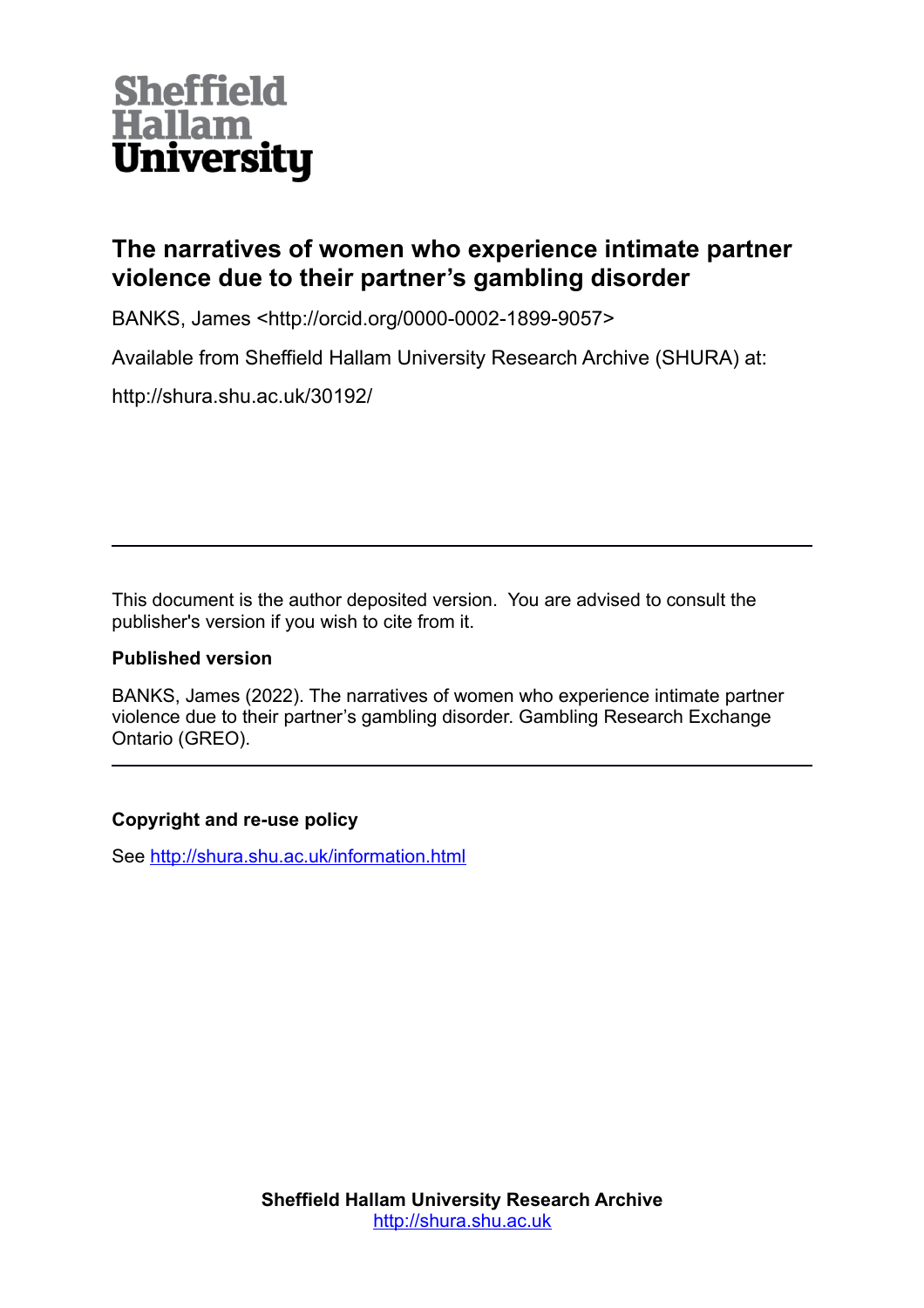## **research snapshot** summarize mobilize

The narratives of women who experience intimate partner violence due to their partner's gambling disorder

#### **What this research is about**

Gambling is a popular activity in the UK, with around 73% of adults having gambled in the past year. The Internet has driven the rapid growth of online gambling. The increase in gambling opportunities can lead to more people developing a gambling disorder and suffering gambling-related harm.

People with gambling disorders may commit crime to fund their gambling or to cover financial shortfalls. Gambling disorders are also linked to violent acts. Intimate partner violence (IPV) describes abuse or aggression against current or former intimate partners. There is evidence that people with gambling disorders are more likely to be perpetrators and victims of IPV, compared to the general population.

Little research has explored the dynamics underlying the link between gambling disorders and IPV. In this study, the researchers explored coercive and controlling behaviours used by men with gambling disorders and the impacts on their female partners.

#### **What the researchers did**

The researchers recruited people with experience of IPV due to an intimate partner's gambling through two means. The first was by sending emails to people who had previously participated in a survey study. The second was by advertising on a forum set up by family members to support other family members affected by gambling. In total, 26 people agreed to be interviewed. All were female.

The interviews took place via the telephone. During the interviews, participants told their stories of gambling, experience of harm, relationships, coping, and support. The interviews were audio-recorded and

#### **What you need to know**

High rates of intimate partner violence (IPV) have been reported in people with gambling disorders. Economic abuse is a form of IPV in which the person with a gambling disorder controls and exploits family finances as well as their partner's finances. The researchers interviewed 26 women who experienced IPV due to a male partner's gambling. They identified that the IPV perpetrated by men with gambling disorders was often instrumental in nature. Specifically, men with gambling disorders used coercive and controlling behaviours in three main ways. The first was to access money for gambling. The second was to hide gambling behaviour from others. The third was to justify gambling and abusive behaviours and shift the blame onto their female partners.

transcribed. The researchers analyzed the interview data to explore and form a theory on why gambling disorders manifest in acts of IPV.

#### **What the researchers found**

The researchers found that the IPV was often instrumental in nature. Specifically, men with gambling disorders used coercive and controlling behaviours in three main ways.

#### *1) Access money for gambling*

A small number of women said they had little control over how household money was used. Other women said they had some control, but mentioned how their partner would spend all his money on gambling. Afterwards, their partner would seek to use household funds or their personal funds to gamble.